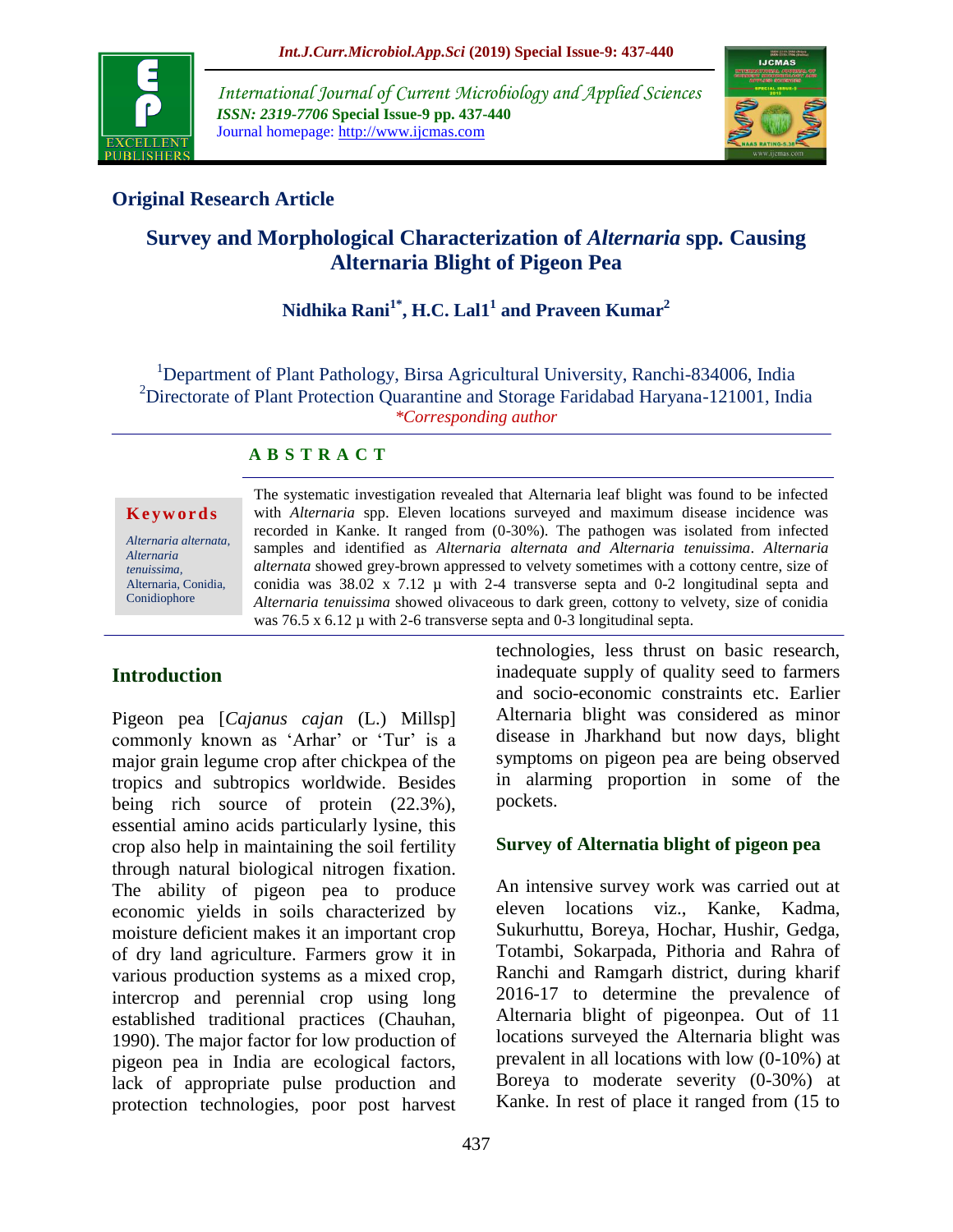20%). The wilt and sterility mosaic disease were found to be moderate in all the location survey. Highest wilt incidence recorded in kanke (0-20%) and lowest in Boreya and Kadma (0-5%). In rest of the places it ranges from 10-20 per cent. Sterility mosaic highest in kanke (0-10%) and lowest in Hochar and Totambi (0-2%). In rest of places it ranged from 3 to 5 per cent. Highest disease survey of all the three disease like Sterility mosaic disease (0-10%), Wilt (0-20%) and Alternaria blight (0-30%) recorded in the research farm of Birsa Agricultural University, Kanke. The results are presented in Table 1.

#### **Symptomatological studies**

Leaf blight on leaves occurred at later stage of its development were recorded. The disease symptoms started appearing as small, circular, chlorotic, water-soaked minute spots symptoms appeared first in the field during second or third weeks of November and attending maximum disease severity at the second or third weeks of January onwards. The symptoms with yellow halo on upper

surface of leaves followed by development of black spots which increase in size showing purple margin around the black necrotic spots. The spots enlarge and coalesce with each other forming big lesions. Later on, infected leaves defoliated showing blighting symptoms. The whole upper portions of the plants bearing flower buds lost their lustre showing withering and look like sick (Plate 1A, 1B).

#### **Morphological studies of the pathogen**

To study the morphology of the fungus, about ten days old culture of the pathogen grown on PDA at  $25\pm1\textsuperscript{o}$  under aseptic condition in Petriplate and kept in B.O.D incubator. Seven days old Petriplate were taken out from the B.O.D and its colony characters were observed. And also, from infected host were also used for this purpose. The temporary slides were prepared, observed under microscope and morphological characters were recorded critically, which are described in Table 2.

|            |                            | Area              | Disease incidence (%) |                             |                                       |  |
|------------|----------------------------|-------------------|-----------------------|-----------------------------|---------------------------------------|--|
| Location   | <b>Variety grown</b>       |                   | Wilt                  | <b>Alternaria</b><br>blight | <b>Sterility</b><br>mosaic<br>disease |  |
| Kanke      | BA-1, Bahar, Asha          | 2.0 <sub>ha</sub> | $0 - 20%$             | $0 - 30%$                   | $0-10%$                               |  |
| Kadma      | Local, Bahar               | 1.0 <sub>ha</sub> | $0 - 5\%$             | $0 - 20%$                   | $0 - 3\%$                             |  |
| Sukurhuttu | Local, BA-1                | $0.2$ ha          | $0-10%$               | $0-15%$                     | $0 - 5\%$                             |  |
| Boreya     | Local                      | $0.2$ ha          | $0 - 5\%$             | $0 - 10%$                   | $0 - 2\%$                             |  |
| Hochar     | Local, BA-1                | $0.3$ ha          | $0-10%$               | $0-15%$                     | $0 - 5\%$                             |  |
| Hushir     | Local, Bahar               | $0.5$ ha          | $0-15%$               | 5-20%                       | $0 - 3\%$                             |  |
| Gedga      | BA-1, NA-1, Bahar and Asha | 5.0 ha            | $0-10%$               | $5 - 15%$                   | $0 - 3\%$                             |  |
| Totambi    | BA-1, NA-1, Bahar and Asha | 5.0 <sub>ha</sub> | $0-10%$               | 5-20%                       | $0 - 2\%$                             |  |
| Sokarpada  | BA-1, NA-1, Bahar and Asha | 3.0 <sub>ha</sub> | $0-10%$               | $0-10%$                     | $0 - 5\%$                             |  |
| Pithoria   | Local, NA-1                | $0.5$ ha          | $0-15%$               | $5 - 20%$                   | $0 - 5\%$                             |  |
| Rahra      | Local, Bahar               | $0.5$ ha          | $0-10%$               | $5 - 15%$                   | $0 - 3%$                              |  |

#### **Table.1** Survey for occurrence of Alternaria blight of pigeonpea in around Ranchi during 2017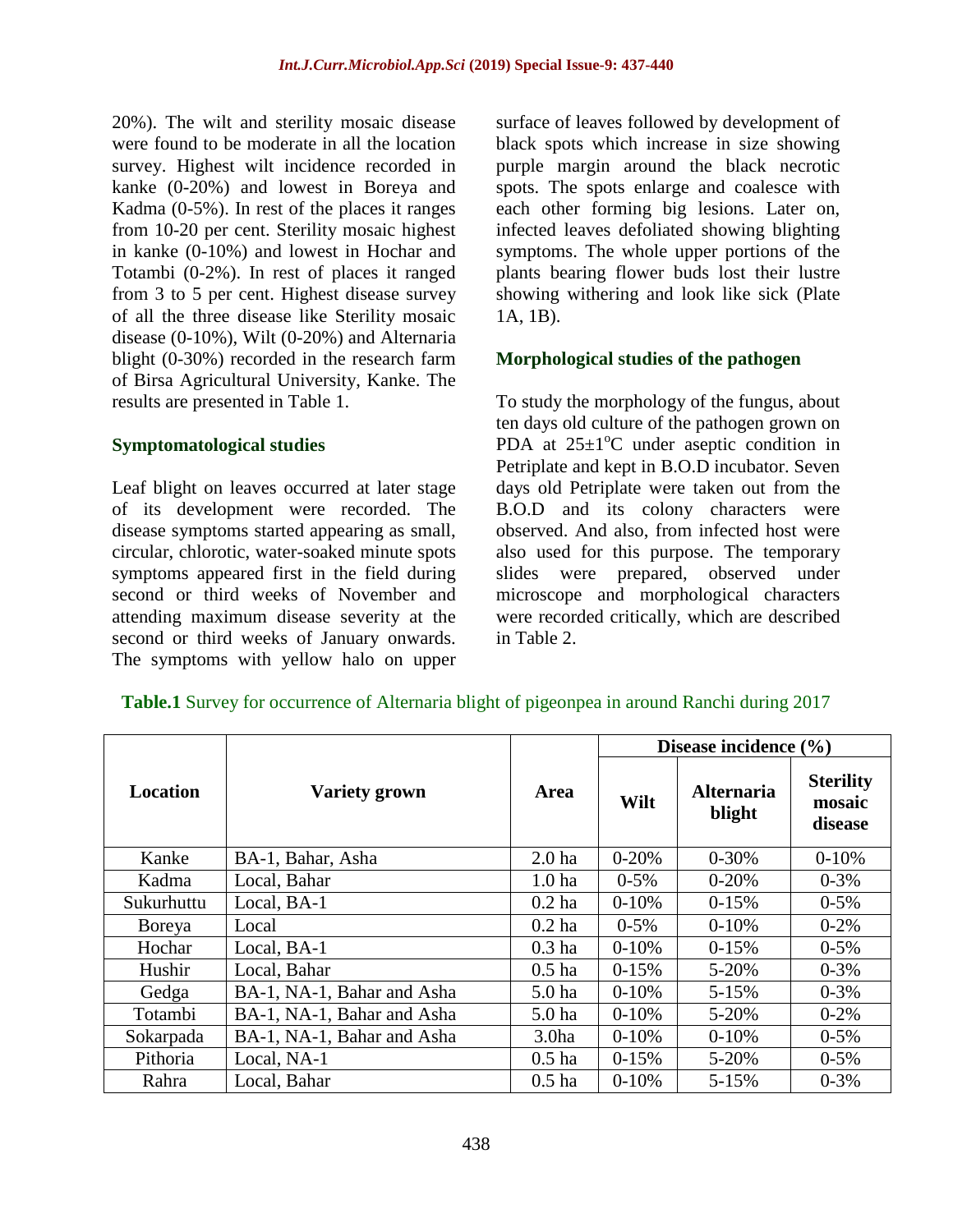|                          | Conidia      |               |             |                |               |                  |                 |  |
|--------------------------|--------------|---------------|-------------|----------------|---------------|------------------|-----------------|--|
| Pathogen                 |              | <b>Colour</b> | <b>Size</b> |                | <b>Beak</b>   |                  |                 |  |
|                          | <b>Shape</b> |               | Length      | <b>Breadth</b> | length<br>(µ) | <b>Septation</b> |                 |  |
|                          |              |               | (µ)         | $(\mu)$        |               | Horizontal       | <b>Vertical</b> |  |
| <b>Alternaria</b>        | Obclavate or | Grey brown    | 38.02       | 7.2            | 14.91         | $2 - 4$          | $0 - 2$         |  |
| alternata                | ovate        |               |             |                |               |                  |                 |  |
| <i><b>Alternaria</b></i> | Obpyriform   | Olivaceous    | 76.5        | 6.12           | 59.4          | $2 - 6$          | $0 - 3$         |  |
| tenuissima               | or Obclavate | green         |             |                |               |                  |                 |  |

# **Table.2** Dimensions of conidia of *Alternaria* spp. isolates

## **Table.3** Colony characters of *Alternaria* spp. isolates

| <b>Characters</b> | Alternaria alternata                                                                                                                                                                    | Alternaria tenuissima                                                                                                                                              |  |  |
|-------------------|-----------------------------------------------------------------------------------------------------------------------------------------------------------------------------------------|--------------------------------------------------------------------------------------------------------------------------------------------------------------------|--|--|
| <b>Mycelium</b>   | Hyaline to Grey-brown, multicelled,<br>septate spreading.                                                                                                                               | Thin, Hyaline, olivaceous to<br>greenish black                                                                                                                     |  |  |
| Conidiophore      | Conidiophore are in cluster, chains of<br>2-6 units long and typically produce<br>branches having long defined primary<br>conidiophores with few terminal and<br>sub terminal branches. | Moderately short to long chains of<br>more than 4 conidia, branching of<br>chains usually was minor.                                                               |  |  |
| Conidia           | Obpyriform or ovate, yellowish-<br>brown to brown, muriform with 2-4<br>transverse septa 0-2 longitudinal or<br>oblique septa.                                                          | Obclavate, brown to golden<br>brown, muriform, some conidia<br>with minutely verrucose walls.<br>Mature conidia with 2-6 transverse<br>septa and 0-3 longitudinal. |  |  |
| <b>Beak</b>       | Thick walled, short tapering end, dark<br>brown in colour.                                                                                                                              | Narrow with long tapering end.                                                                                                                                     |  |  |



**Plate-1A: Fig. 1 Initial symptoms on leaf, Fig. 2 Advanced symptoms on leaf**

![](_page_2_Picture_7.jpeg)

**Plate-1B: Disease scale for Alternaria leaf blight of pigeonpea**